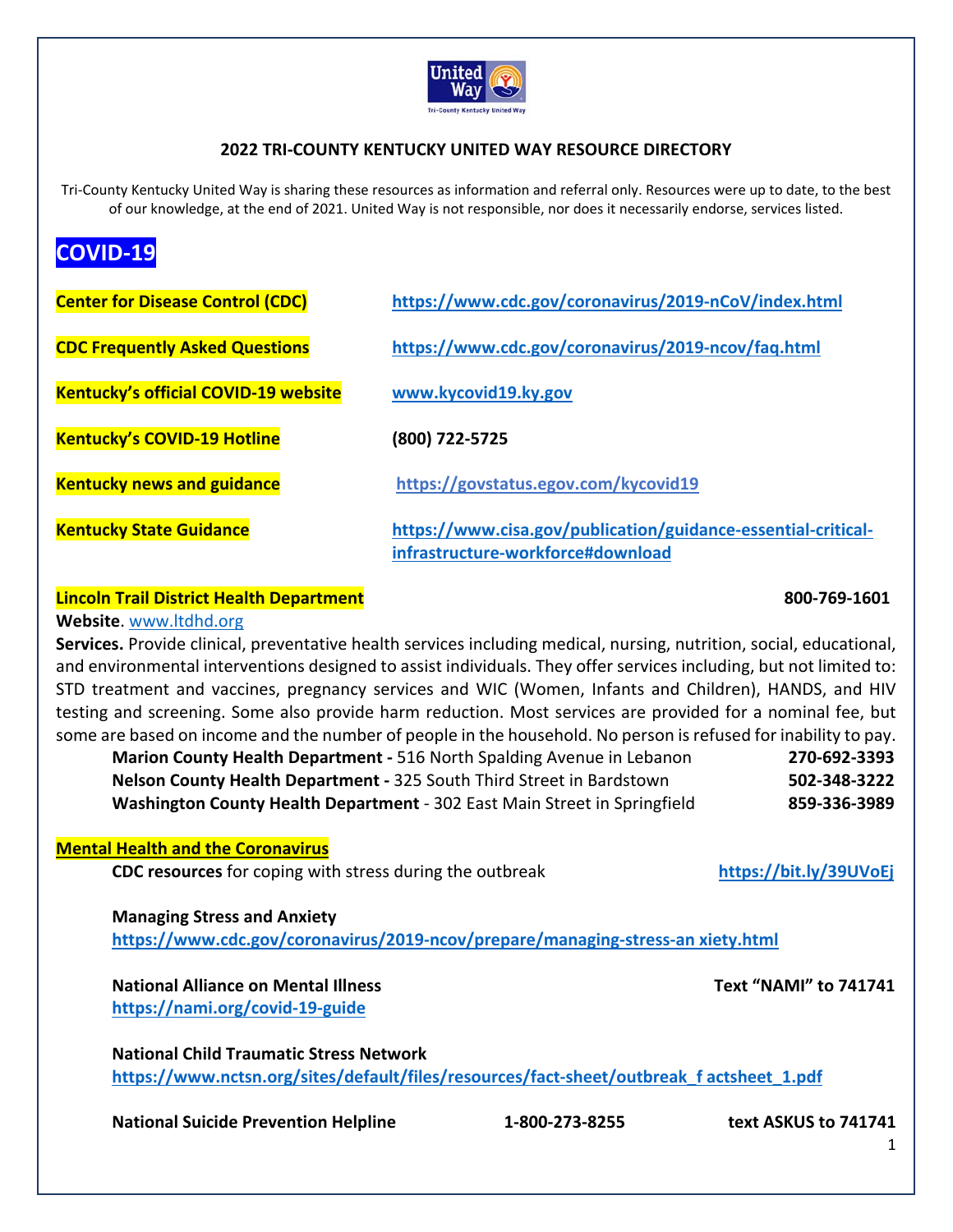

**Teen Mental Health Toolbox http://teenmentalhealth.org/toolbox/**

# **For Parents: How to Help Your Children**

**Combatting Stress/Anxiety in Family Life https://news.ncsu.edu/2020/03/combating‐stress‐covid/**

**COVID‐19 Tips for Wellbeing** 

**https://www.cis.tennessee.edu/covid‐19‐resource‐dashboard/covid‐19‐tips‐well‐being**

**Helping Children and Teens Cope with Anxiety About COVID‐19 https://pulse.seattlechildrens.org/helping‐children‐and‐teens‐cope‐with‐anx iety‐covid‐19/**

**How to Talk to Teens About the New Coronavirus https://www.health.harvard.edu/blog/how‐to‐talk‐to‐teens‐about‐the‐new‐coronavirus‐ 2020031419192**

**How to Help Your Teenager Manage Stress During COVID‐19 Pandemic https://www.pediatrics.wisc.edu/uw‐pediatrician‐how‐to‐help‐your‐teenage r‐manage‐stress‐ during‐covid‐19‐pandemic/**

**Managing COVID‐19 Anxiety https://adaa.org/finding‐help/coronavirus‐anxiety‐helpful‐resources**

**Supporting Families https://childmind.org/coping‐during‐covid‐19‐resources‐for‐parents/**

**Talking to Kids About the Coronavirus https://www.health.harvard.edu/blog/how‐to‐talk‐to‐children‐about‐the‐cor onavirus‐ 2020030719111**

**Talking to Children About COVID‐19 (Coronavirus): A Parent Resource** 

**https://www.nasponline.org/resources‐and‐publications/resources‐and‐po dcasts/school‐climate‐ safety‐and‐crisis/health‐crisis‐resources/helping‐children‐cope‐with‐changes‐resulting‐from‐covid‐ 19?ck\_subscriber\_id=342989428%c2%a0**

**Q&A on COVID‐19 and Mental Health https://www.youtube.com/watch?v=zDx1LKkk5c4**

**Suicide Prevention Lifeline (800) 273‐TALK or (800) SUICIDE**

**TalkWithUs 1‐800‐985‐5990 text TalkWithUs to 66746**

**What To Do If You Are In Crisis https://www.goodtherapy.org/in‐crisis.html**